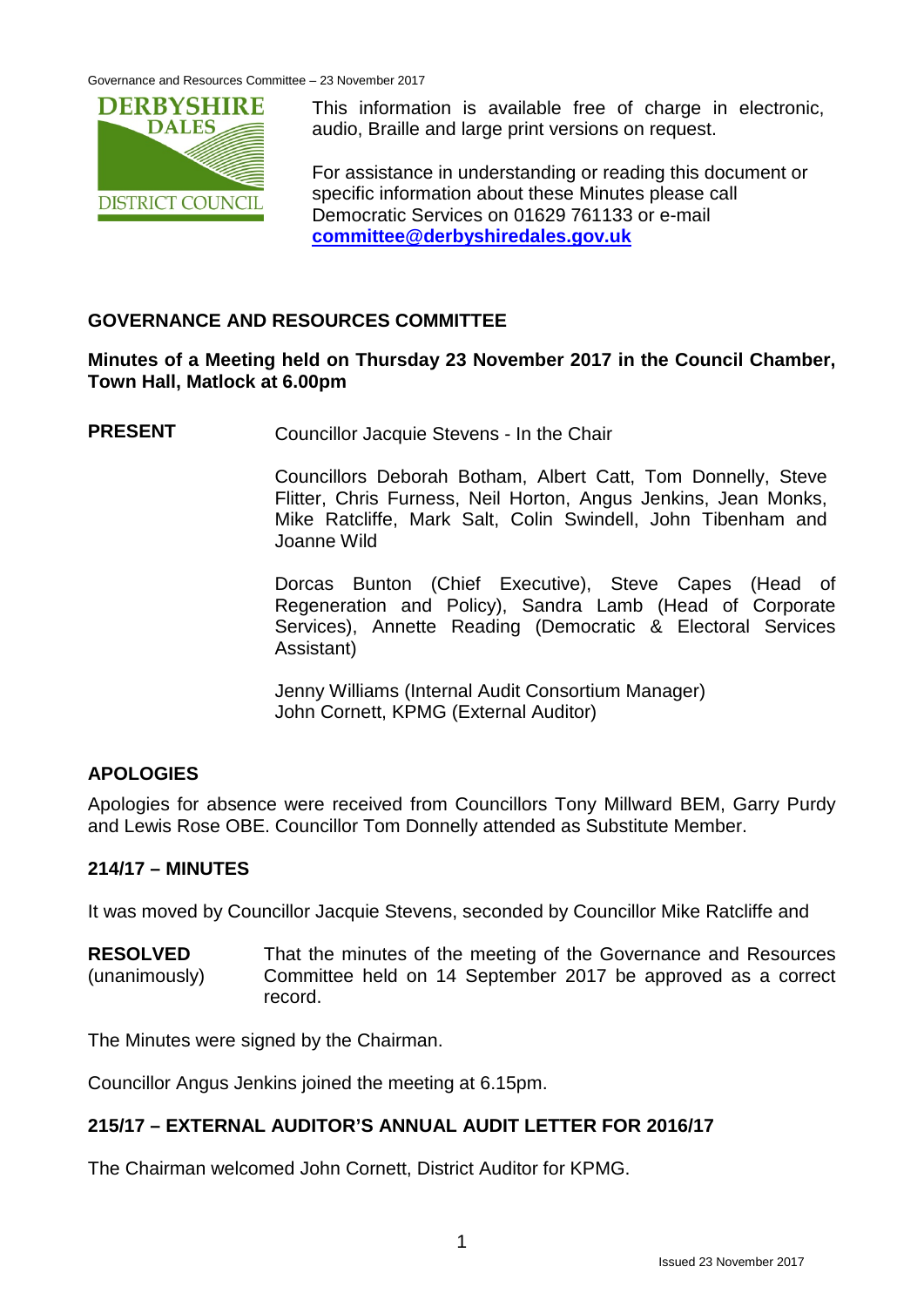The District Auditor presented the Annual Audit Letter which summarised the key findings from the 2016/17 external audit of the District Council. The key issues raised in the letter were:

- Value For Money (VFM) conclusion unqualified conclusion issued; the Auditors are satisfied that during the year the Authority had appropriate arrangements for securing economy, efficiency and effectiveness in the use of its resources.
- VFM Risk Areas The delivery of the Medium Term Financial Plan has been identified as a significant risk. Savings of £1.2million are required by 2021/22. Savings of this magnitude will require fundamental changes in the way the Council operates and Members may need to take increasingly difficult decisions going forward.
- Audit Opinion unqualified opinion issued on the Authority's financial statements; the Auditor's believe the financial statements give a true and fair view of the financial position of the Authority and of its expenditure and income for the year.
- Recommendations There are three recommendations relating to improvements to processes for the preparation of the Statement of Accounts, these are a a review of pensions assumptions, alignment of Members outturn report to the Narrative Statement and the availability of working papers.

The three recommendations relating to the Statement of Accounts had been accepted by the Head of Resources and will be addressed during the preparation of the Statement of Accounts for 2017/18.

It was moved by Councillor Albert Catt, seconded by Councillor Mike Ratcliffe and

**RESOLVED** (unanimously) That the External Auditor's "Annual Audit Letter for 2016/17" is noted.

## **216/17 – INTERNAL AUDIT REPORTS CONCLUDED UNDER THE 2017/2018 OPERATIONAL AUDIT PLAN**

The Committee considered the internal audit reports produced in respect of the 2017/2018 Internal Audit Plan and the progress made by management in implementing the agreed audit recommendations.

The 2017/18 Operational Audit Plan was approved by the Governance and Resources Committee on 23 March 2017.

A summary of reports issued covering the 2017/18 year to date for audits included in the 2017/18 Internal Audit Plan was attached as Appendix 1 to the report. This showed for each report a summary of the level of assurance that can be given in respect of the audit area examined and the number of recommendations made/agreed where a full response had been received.

The assurance column of Appendix 1 gave an overall assessment of the assurance that can be given in terms of the controls in place and the system's ability to meet its objectives and manage risk in accordance with the classifications shown tabled in the report. In summary, 6 reports had been issued all with a conclusion of "substantial", 1 recommendation had been made.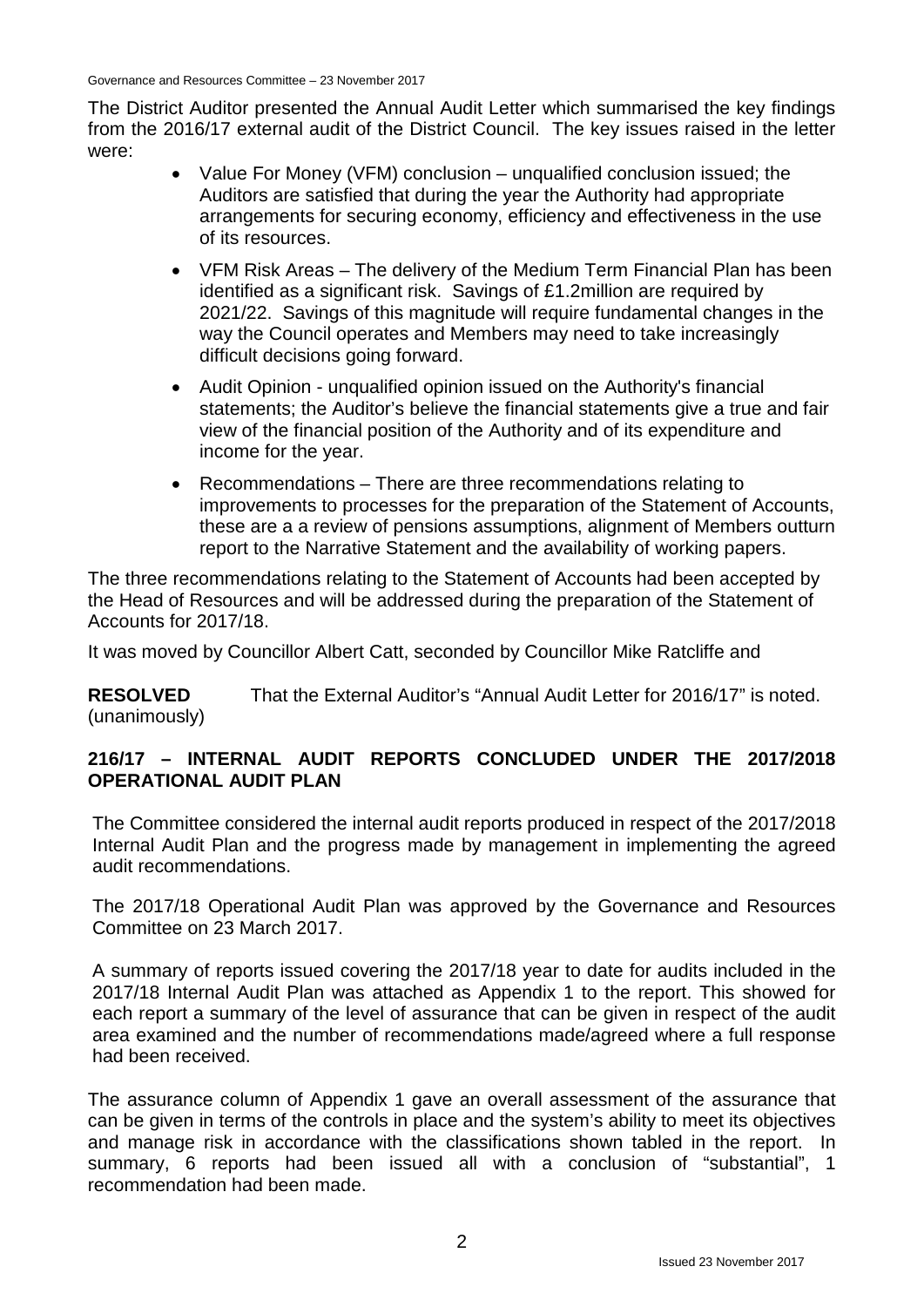Governance and Resources Committee – 23 November 2017

The current position at 15 October 2017, of internal audit recommendations made as a consequence of audit reviews, was set out in Appendix 2 to the report. 17 recommendations had been satisfactorily implemented since the last report; 13 were in the process of being implemented; 8 had not passed their implementation date (or revised implementation date) and 1 remained outstanding.

It was confirmed that there were no issues arising that related to fraud that needed to be brought to the Committee's attention.

It was moved by Councillor Albert Catt, seconded by Councillor Mike Ratcliffe and

**RESOLVED** (unanimously) That the findings and conclusions of the internal audit reviews and follow up of the implementation of previous recommendations be noted.

#### **217/17 – TRANSFORMATION HUB**

(unanimously)

The Committee considered a report on the activities and actions of the Transformation Hub to date and sought approval for the Transformation Programme for 2018/19 as set out in Section 8 of the report.

The objectives of the Transformation Hub were to improve efficiency, address process and structure considerations, and generate savings using Information and Communications Technology where appropriate.

The scope of the Transformation Hub was set out in the report together with progress so far. It was noted that business process re-engineering in Development Management had been delayed as recruitment to a temporary Project Manager post had been unsuccessful. A consultancy role was advertised instead and a consultant had been appointed to start work in January 2018.

It was moved by Councillor Mike Ratcliffe, seconded by Councillor Albert Catt and

**RESOLVED** 1. That the activities of the Transformation Hub to date are noted.

2. That the Transformation programme 2018/19 is approved.

#### **218/17 – RISK MANAGEMENT – CHIEF EXECUTIVE'S ANNUAL REPORT**

The Committee considered a report on the Council's risk management processes and working practices which ensure that risk management arrangements continue to be effective, timely and fit for purpose, providing the Council with the correct levels of insight and support in relation to its risk exposure.

The Council identifies risks at two levels - Strategic Risks that will significantly impact the Council in the delivery of its Strategic Objectives and Corporate Plan; and Service Risks which will impact on the delivery of each service at an operational level. Managing these risks will assist each Head of Service in the delivery of their Service Plan objectives and key actions.

Relevant individuals meet on a quarterly basis to discuss the risks facing the Council and the delivery of its objectives. The risks highlighted during these sessions are analysed and